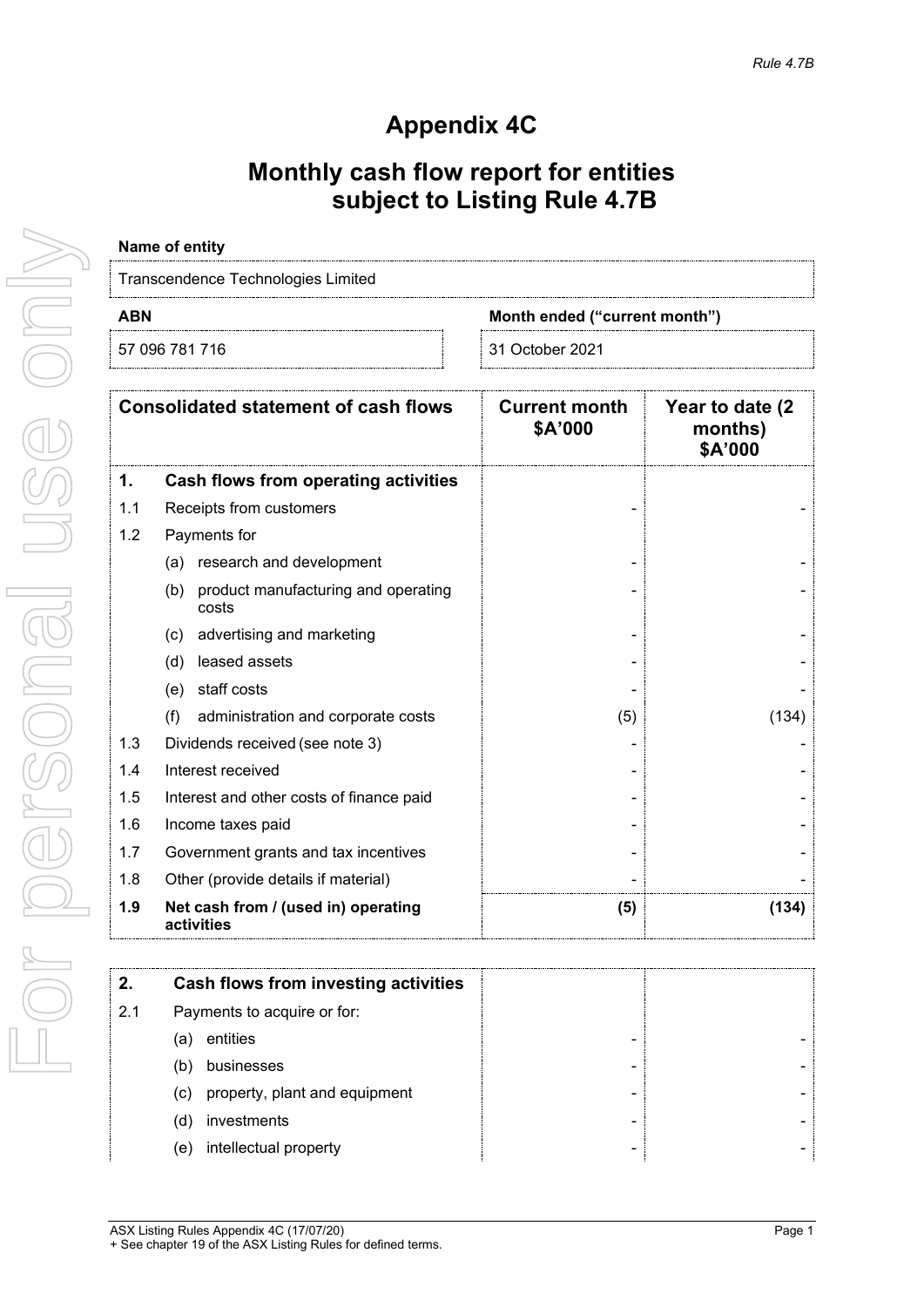|     | <b>Consolidated statement of cash flows</b>       | <b>Current month</b><br>\$A'000 | Year to date (2)<br>months)<br>\$A'000 |
|-----|---------------------------------------------------|---------------------------------|----------------------------------------|
|     | (f)<br>other non-current assets                   |                                 |                                        |
|     | red castle transaction<br>(g)                     |                                 | (27)                                   |
| 2.2 | Proceeds from disposal of:                        |                                 |                                        |
|     | entities<br>(a)                                   |                                 |                                        |
|     | businesses<br>(b)                                 |                                 |                                        |
|     | property, plant and equipment<br>(c)              |                                 |                                        |
|     | investments<br>(d)                                |                                 |                                        |
|     | intellectual property<br>(e)                      |                                 |                                        |
|     | other non-current assets<br>(f)                   |                                 |                                        |
| 2.3 | Cash flows from loans to other entities           |                                 |                                        |
| 2.4 | Dividends received (see note 3)                   |                                 |                                        |
| 2.5 | Other (provide details if material)               |                                 |                                        |
| 2.6 | Net cash from / (used in) investing<br>activities |                                 | (27)                                   |

| 3.   | Cash flows from financing activities                                                          |  |
|------|-----------------------------------------------------------------------------------------------|--|
| 3.1  | Proceeds from issues of equity securities<br>(excluding convertible debt securities)          |  |
| 3.2  | Proceeds from issue of convertible debt<br>securities                                         |  |
| 3.3  | Proceeds from exercise of options                                                             |  |
| 3.4  | Transaction costs related to issues of<br>equity securities or convertible debt<br>securities |  |
| 3.5  | Proceeds from borrowings                                                                      |  |
| 3.6  | Repayment of borrowings                                                                       |  |
| 3.7  | Transaction costs related to loans and<br>borrowings                                          |  |
| 3.8  | Dividends paid                                                                                |  |
| 3.9  | Other (provide details if material)                                                           |  |
| 3.10 | Net cash from / (used in) financing<br>activities                                             |  |

|     | Net increase / (decrease) in cash and<br>cash equivalents for the period |     |     |
|-----|--------------------------------------------------------------------------|-----|-----|
| 4.1 | Cash and cash equivalents at beginning of<br>period                      | 202 | 358 |
| 4.2 | Net cash from / (used in) operating<br>activities (item 1.9 above)       | ΄5  | 134 |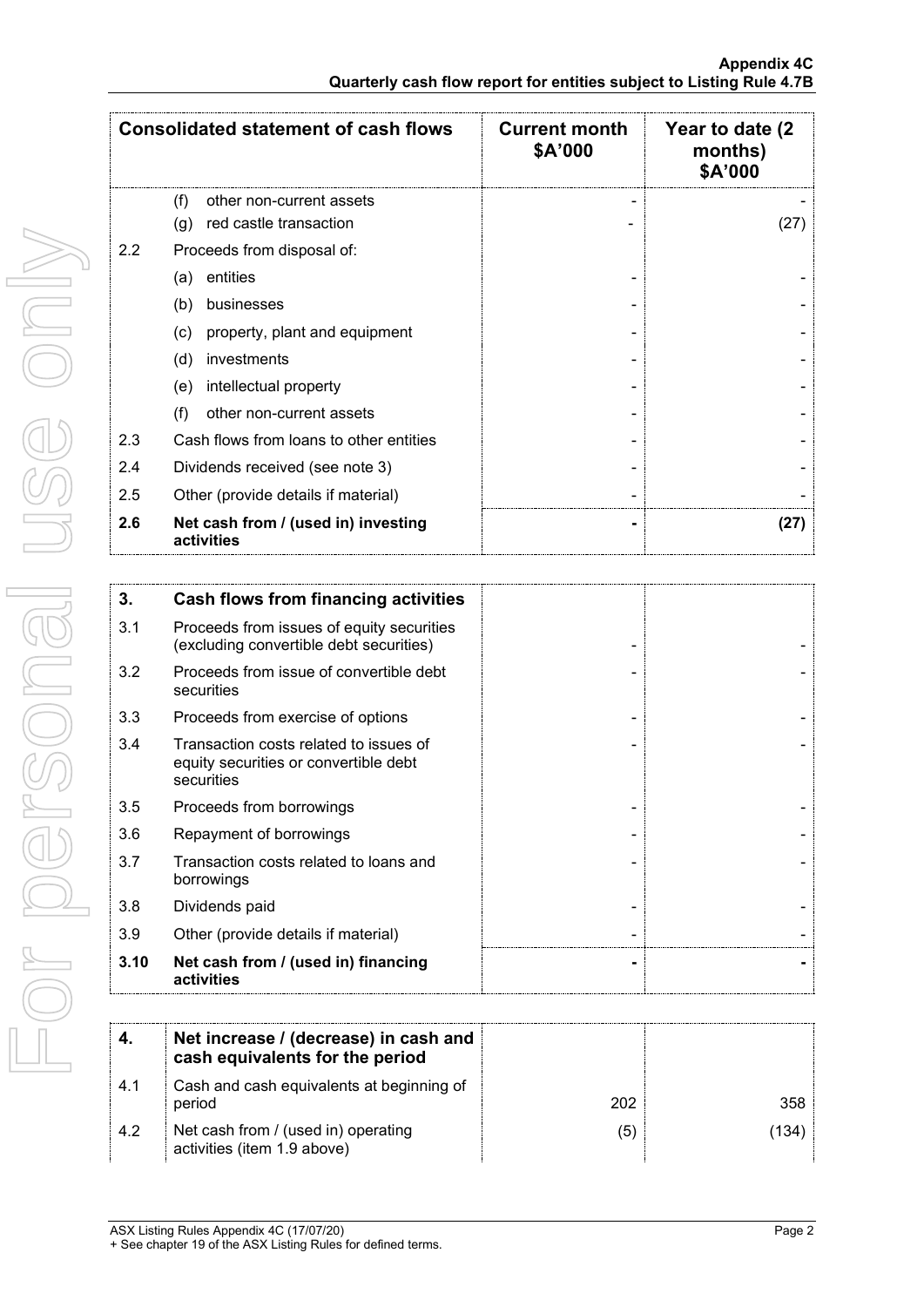| <b>Consolidated statement of cash flows</b> |                                                                     | <b>Current month</b><br>\$A'000 | Year to date (2)<br>months)<br>\$A'000 |
|---------------------------------------------|---------------------------------------------------------------------|---------------------------------|----------------------------------------|
| 4.3                                         | Net cash from / (used in) investing activities<br>(item 2.6 above)  |                                 |                                        |
| 4.4                                         | Net cash from / (used in) financing activities<br>(item 3.10 above) |                                 |                                        |
| 4.5                                         | Effect of movement in exchange rates on<br>cash held                |                                 |                                        |
| 4.6                                         | Cash and cash equivalents at end of<br>period                       | 197                             |                                        |

| 5.  | Reconciliation of cash and cash<br>equivalents<br>at the end of the month (as shown in the<br>consolidated statement of cash flows) to the<br>related items in the accounts | <b>Current month</b><br>\$A'000 | <b>Previous month</b><br>\$A'000 |
|-----|-----------------------------------------------------------------------------------------------------------------------------------------------------------------------------|---------------------------------|----------------------------------|
| 5.1 | <b>Bank balances</b>                                                                                                                                                        | 197                             |                                  |
| 5.2 | Call deposits                                                                                                                                                               |                                 |                                  |
| 5.3 | <b>Bank overdrafts</b>                                                                                                                                                      |                                 |                                  |
| 5.4 | Other (provide details)                                                                                                                                                     |                                 |                                  |
| 5.5 | Cash and cash equivalents at end of<br>month (should equal item 4.6 above)                                                                                                  | 197                             | フハフ                              |

| 6.  | Payments to related parties of the entity and their<br>associates                          | <b>Current month</b><br><b>\$A'000</b> |
|-----|--------------------------------------------------------------------------------------------|----------------------------------------|
| 6.1 | Aggregate amount of payments to related parties and their<br>associates included in item 1 |                                        |
| 62  | Aggregate amount of payments to related parties and their<br>associates included in item 2 |                                        |

*Note: if any amounts are shown in items 6.1 or 6.2, your monthly activity report must include a description of, and an explanation for, such payments.*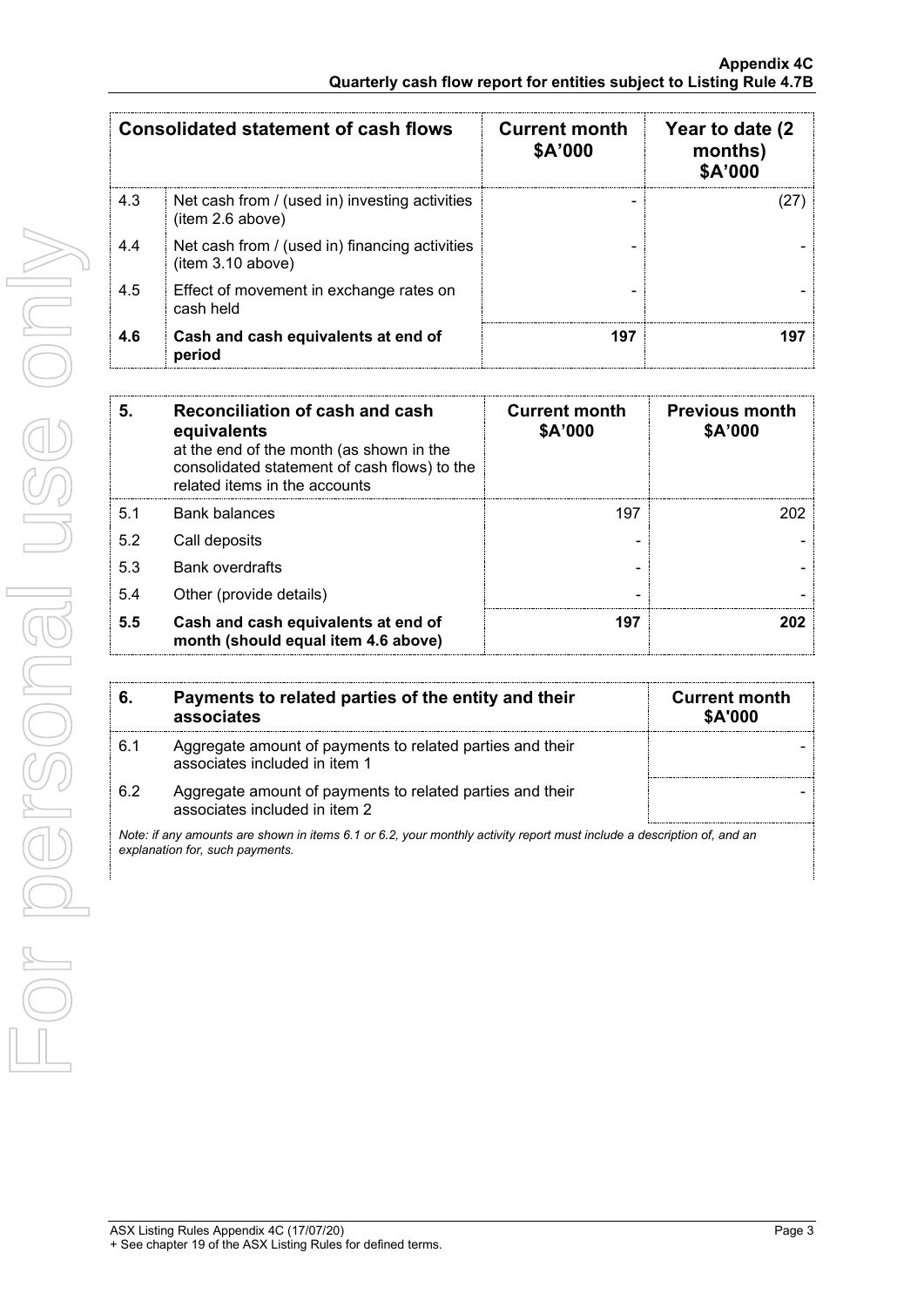|    | <b>Financing facilities</b><br>Note: the term "facility' includes all forms of financing<br>arrangements available to the entity.<br>Add notes as necessary for an understanding of the<br>sources of finance available to the entity. | <b>Total facility</b><br>amount at month<br>end<br>\$A'000 | Amount drawn at<br>month end<br>\$A'000 |
|----|----------------------------------------------------------------------------------------------------------------------------------------------------------------------------------------------------------------------------------------|------------------------------------------------------------|-----------------------------------------|
| 71 | ⊥oan facilities                                                                                                                                                                                                                        |                                                            |                                         |

- 7.2 Credit standby arrangements
- 7.3 Other (please specify)
- 7.4 **Total financing facilities - -**

| <b>Total facility</b><br>amount at month<br>end<br>\$A'000 | Amount drawn at<br>month end<br>\$A'000 |  |
|------------------------------------------------------------|-----------------------------------------|--|
|                                                            |                                         |  |
|                                                            |                                         |  |
|                                                            |                                         |  |
|                                                            |                                         |  |

- 7.5 **Unused financing facilities available at month end**
- 7.6 Include in the box below a description of each facility above, including the lender, interest rate, maturity date and whether it is secured or unsecured. If any additional financing facilities have been entered into or are proposed to be entered into after month end, include a note providing details of those facilities as well.

N/A

| 8.                                                                                 |                                                                                         | Estimated cash available for future operating activities                                                                                                                                                               | \$A'000 |
|------------------------------------------------------------------------------------|-----------------------------------------------------------------------------------------|------------------------------------------------------------------------------------------------------------------------------------------------------------------------------------------------------------------------|---------|
| 8.1                                                                                | Net cash from / (used in) operating activities (item 1.9)                               |                                                                                                                                                                                                                        | (5)     |
| 8.2                                                                                |                                                                                         | Capitalised redcastle transaction (Item 2.1(g))                                                                                                                                                                        |         |
| 8.3                                                                                |                                                                                         | Cash and cash equivalents at month end (item 4.6)                                                                                                                                                                      | 197     |
| 8.4                                                                                |                                                                                         | Unused finance facilities available at month end (item 7.5)                                                                                                                                                            |         |
| 8.5                                                                                |                                                                                         | Total available funding (item $8.2 +$ item $8.3$ )                                                                                                                                                                     | 197     |
| 8.6                                                                                | Estimated months of funding available (item 8.5 divided by<br>item $8.1 +$ item $8.2$ ) |                                                                                                                                                                                                                        | 39      |
| figure for the estimated months of funding available must be included in item 8.6. |                                                                                         | Note: if the entity has reported positive net operating cash flows in item 1.9, answer item 8.6 as "N/A". Otherwise, a                                                                                                 |         |
| 8.7                                                                                |                                                                                         | If item 8.6 is less than 6 months, please provide answers to the following questions:                                                                                                                                  |         |
|                                                                                    | 8.7.1                                                                                   | Does the entity expect that it will continue to have the current level of net operating<br>cash flows for the time being and, if not, why not?                                                                         |         |
|                                                                                    |                                                                                         |                                                                                                                                                                                                                        |         |
|                                                                                    | 8.7.2                                                                                   | Has the entity taken any steps, or does it propose to take any steps, to raise further<br>cash to fund its operations and, if so, what are those steps and how likely does it<br>believe that they will be successful? |         |
|                                                                                    |                                                                                         |                                                                                                                                                                                                                        |         |
|                                                                                    | 8.7.3                                                                                   | Does the entity expect to be able to continue its operations and to meet its business<br>objectives and, if so, on what basis?                                                                                         |         |

*Note: where item 8.6 is less than 6 months, all of questions 8.7.1, 8.7.2 and 8.7.3 above must be answered.*